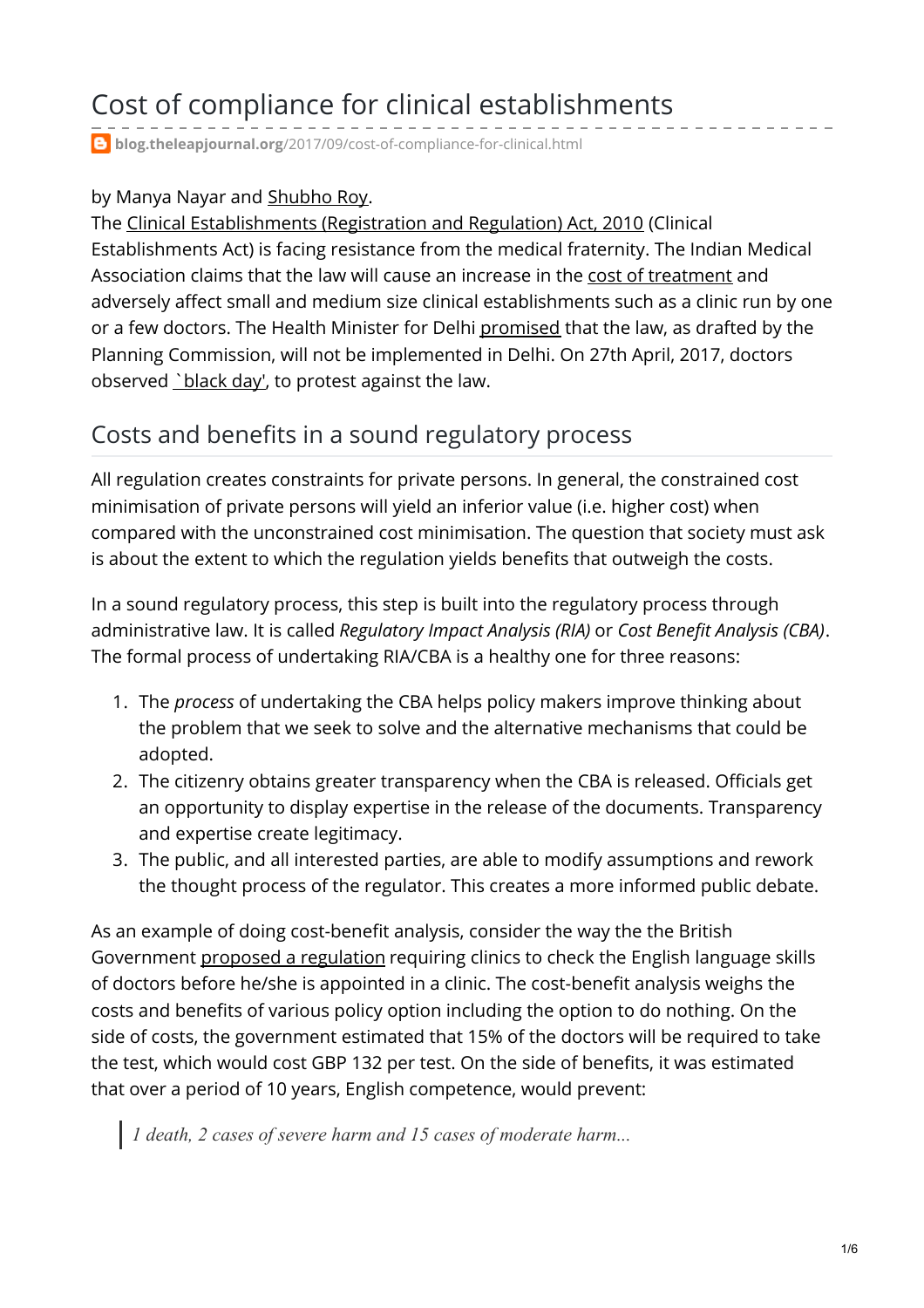The quality adjusted life year was valued at GBP 60,000. The litigation costs arising out of the injuries from poor English knowledge of doctors was estimated to be half of that. These would be savings to society: clinics and patients. The analysis concluded that the costs would be around GBP 0.77 million while total benefits would be GBP 2.01 million (on a net present value basis). As the estimated benefits outweigh the cost, the proposed regulation is justified.

Turning to the Indian context, while the protesters are arguing about the increased costs of treatment under the proposed law, estimates about the financial implications for providers are lacking. Like the Clinical Establishments Act, the Right to Education (RTE) Act also focuses on the [provision](http://ccs.in/sites/default/files/research/research_rte-another-license-raj.pdf) of inputs and not on outcomes. Most of the requirements under the RTE act impose costs on schools without any demonstration on improved learning outcomes. *[Wadhwa](http://img.asercentre.org/docs/Publications/ASER Reports/ASER_2010/Articles/ww2010.pdf) (2010)* shows that learning outcomes are not correlated with the school infrastructure, which forms majority of the measures required under the RTE Act. Wadhwa's research shows that the most significant factor for learning outcomes is *teacher attendance*. Sadly, this is not part of the RTE Act measures. On the other hand there is research to show that complying with the RTE Act, substantially increases the cost of school fees. Centre for Civil Society calculated the compliance cost of RTE in Delhi. They found that due to RTE norms, the average cost per child will go up to INR 2,223 per month from the current fee of INR 322 per month, indicating an increase in average fee by 590%. While some the RTE Act [requirements](http://timesofindia.indiatimes.com/city/delhi/Unrecognized-schools-need-fee-hike-to-apply-RTE-rules/articleshow/27744104.cms) like the need for a 800 sq.m. playgrounds have been relaxed to [200](http://www.governancenow.com/news/regular-story/delhi-goes-easy-rte-land-norms-schools) sq m most of the other input based requirements remain. Muralidharan and [Sundararaman](http://www.nber.org/papers/w15323.pdf) (2009) carried out a randomised control trial in five districts of Andhra Pradesh with 500 schools over two years. Teachers were offered a bonus for gain in standardised scores. The authors conclude that teacher performance pay led to significant improvements in student test scores. The results also showed positive spillovers i.e. students further more performed better in subjects for which teachers were not given incentives. However, such measures are yet to be incorporated into the RTE law.

In this article, we estimate the cost of setting up a basic doctor's clinic which complies with the standards under the Clinical Establishments Act.

## The standard

The Clinical Establishments Act prescribes standards for health care facilities. It covers pharmacies, dispensaries, clinics, diagnostic centres, and hospitals of various types and sizes. Standards have been made for different types of clinical [establishments](http://clinicalestablishments.nic.in/WriteReadData/650.pdf). The most basic type of clinical establishment under the Act is: *Clinics (only consultation)*. This type covers a simple doctor's clinic. A doctor's clinic is usually the first, and most frequent, point of contact between doctors and patients. While these locations are limited to an interaction with a doctor, a few minor procedures like dressing, administering injections, etc. may be provided. No overnight stay or observation can be carried out in these clinics. The standards for this type of clinic constitute the smallest possible compliance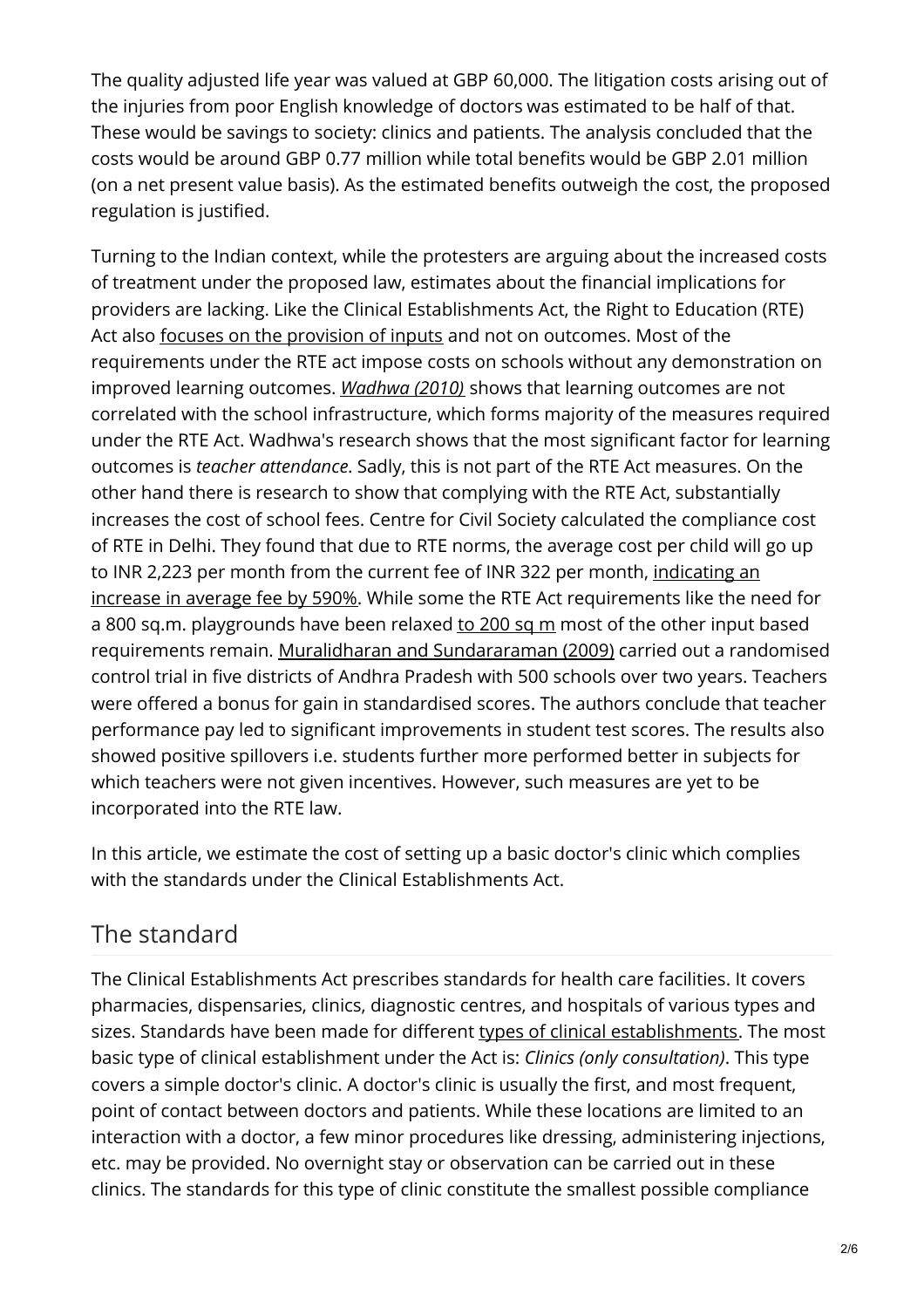cost under the law. We studied this standards document, *Clinical Establishments Act Standard for [Clinic/Polyclinic](http://clinicalestablishments.nic.in/WriteReadData/9361.pdf) only Consultation*, in order to estimate the cost of compliance.

# Methodology

- 1. We identified the requirements from the standards [document](http://clinicalestablishments.nic.in/WriteReadData/9361.pdf).
- 2. Made certain assumptions, like location of clinic, consumption of medicines, registration costs, etc.
- 3. Obtained prices of the items required.
- 4. Estimated the annual compliance cost.
- 5. Drew up three scenarios based on assumptions about number of patients visiting each day.
- 6. Estimated the compliance cost per patient.

#### *Identifying requirements:*

The standards document groups the requirements into seven categories:

- 1. **Infrastructure:** Lays down the minimum floor area for the clinic.
- 2. **Furniture/fixtures:** Mandates that the clinic have cupboards, tables, observation tables, etc.
- 3. **Human resource:** Requires that the clinic have at least one support staff person.
- 4. **Equipment/instruments:** Lists out the medical equipment that a clinic should have.
- 5. **Medicines:** Requires the clinic to maintain inventor of 13 essential medicines.
- 6. **Legal/statutory requirements:** Requires the doctor to be registered with the state medical council, the clinic be registered under the Clinical Establishments Act, and comply with environmental laws for disposing biomedical waste.
- 7. **Record Keeping:** The clinic must keep records of all patients for 3 or 5 years.

#### *Assumptions:*

We made the following assumptions:

- **Location:** The clinic is located in Saket, New Delhi.
- **Number of working days:** The clinic is open for 26 days in a month.
- **Resuscitation equipment:** The phrase *resuscitation equipment* in the standard is ambiguous. We assume that the requirements for **[hospitals](http://clinicalestablishments.nic.in/WriteReadData/147.pdf)** would also apply to clinics.
- **Classifying medicines:** We divided the list of medicines into *emergency* and *nonemergency* using *Indian Public Health Standards: Guidelines for [Community](http://health.bih.nic.in/docs/guidelines/guidelines-community-health-centres.pdf) Health Centres*.
- **Consumption rate of medicines:** We assume that emergency medicines are consumed at the rate of 5 per month and non-emergency medicines, at the rate of 26 per month. These values were chosen through discussions with doctors.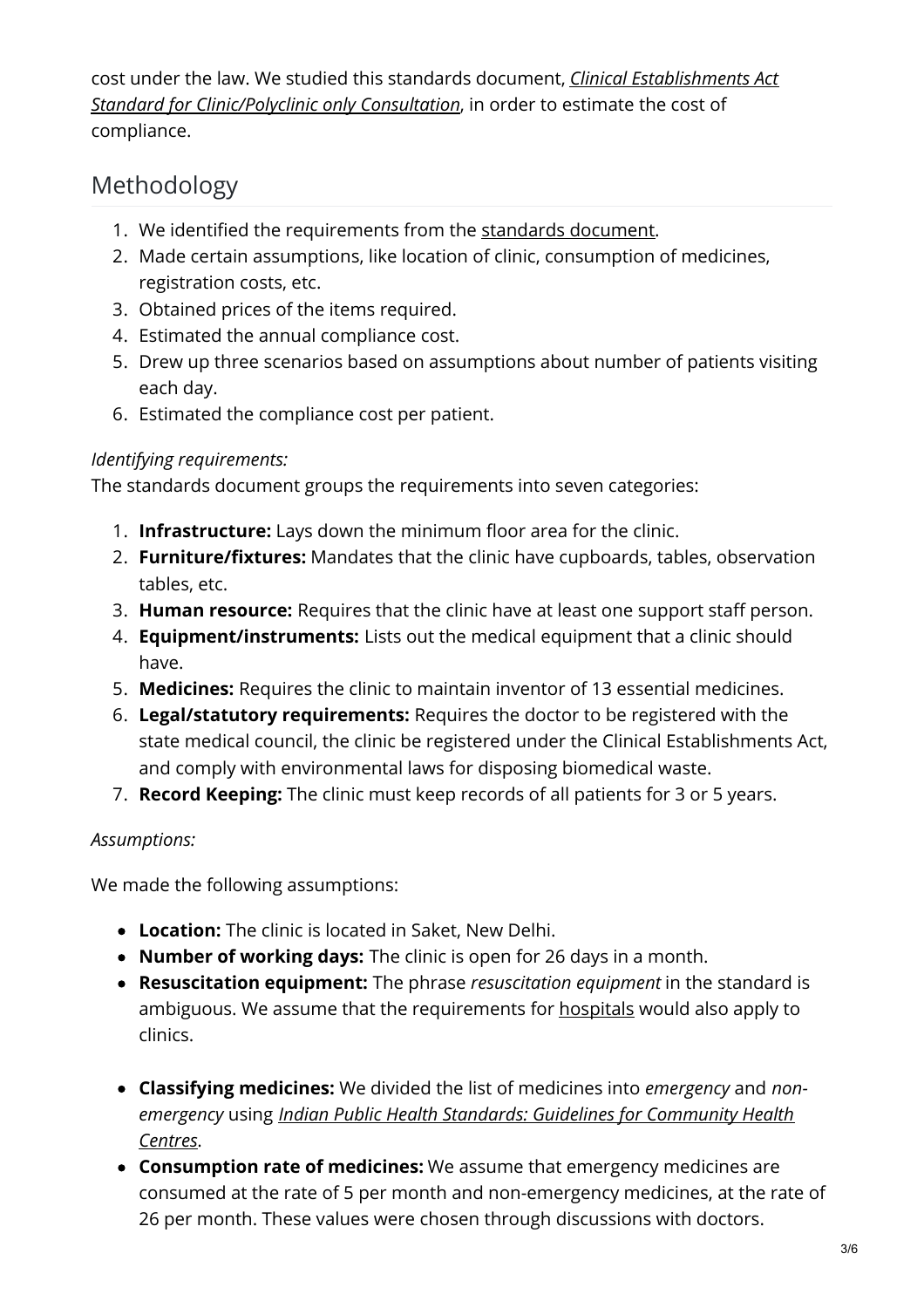**Registration cost:** The registration cost under the Clinical Establishments Act is assumed to be Rs.1000, which is generally the case.

*Sources of price data:* We found furniture and equipment prices from [Amazon.in](http://www.amazon.in/) and [Industrybuying.com](http://www.industrybuying.com/). Rental charges were estimated using [Magicbricks.com](http://www.magicbricks.com/). The salary of the helper was estimated using [Naukri.com](https://www.naukri.com/). Prices of medicines were obtained from [Medindia](http://www.medindia.net/), [MedPlus](https://www.medplusmart.com/) Mart and [Indiamart](https://www.indiamart.com/).

*Exclusions:* Our estimates are conservative in that the following are not counted:

- Doctor's profit/income
- Cost of keeping medical records
- Water charges
- Cost of board/signage
- Compliance cost under bio-medical waste [management](https://www.dpcc.delhigovt.nic.in/pdf/BMW Rules_2016.pdf) laws

*Number of users*. The compliance costs will be distributed amongst the patients visiting the clinic. This requires assumptions about traffic at the clinic expressed in patients per day. We considered three scenarios: Optimistic (45/day), Realistic (30/day) and Pessimistic (15/day).

### Findings

The calculations were made using a [spreadsheet](https://docs.google.com/spreadsheets/d/1ngv2HK1z2yH2VhIhhjTcpig0UiaEgEOlBuZrEj8sIUk/edit#gid=88557410) that is released to the public.

Table 1 reports the total cost for setting up and running the clinic for two years, and the costs per patient based on our scenarios. In Table 2, we broke the cost down into subcomponents to see which part accounts for the largest share.

| <b>Expenditure/Scenarios</b>                             |          | <b>Year One Year Two</b> |
|----------------------------------------------------------|----------|--------------------------|
| <b>Compliance cost:</b>                                  |          |                          |
| Capital Expenditure                                      | 95,114   | 27,324                   |
| Revenue Expenditure                                      | 4,29,640 | 4,29,640                 |
| <b>Total Expenditure</b><br>(Sum of capital and revenue) | 5,24,754 | 4,56,964                 |
| <b>Cost per patient:</b>                                 |          |                          |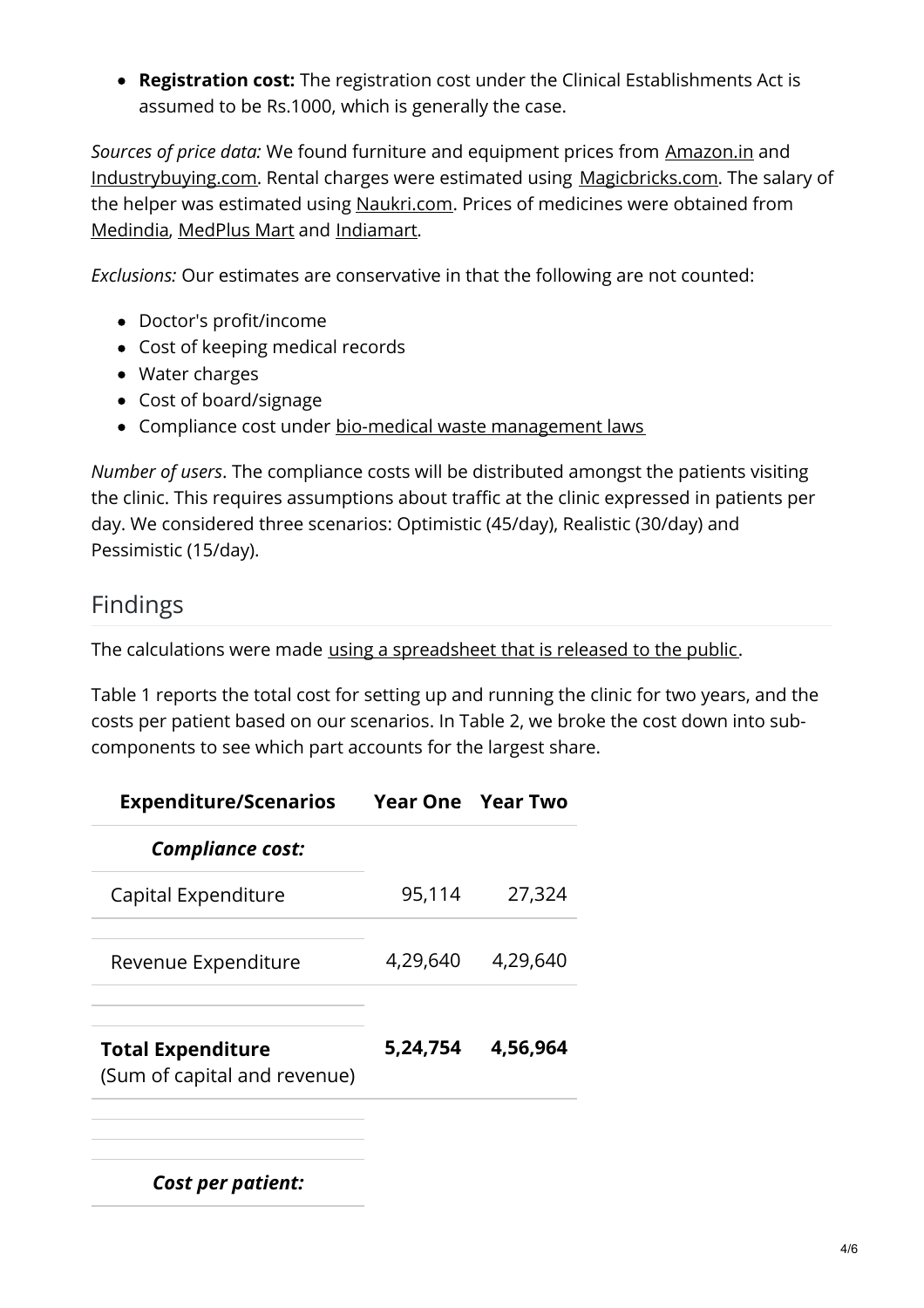|                                  | Values are in Rs. |    |
|----------------------------------|-------------------|----|
| Optimistic<br>(45 patients/day)  | 37                | 33 |
| Realistic<br>(30 patients/day)   | 56                | 49 |
| Pessimistic<br>(15 patients/day) | 112               | 98 |

Table 1: Compliance cost and cost per patient

This suggests that the standard may impose a cost of around Rs.50 per patient, under the `Realistic' case. These are significant values when compared with the typical charges at clinics in Delhi.

| <b>Head</b>        | <b>Year One</b> | <b>Year Two</b> |
|--------------------|-----------------|-----------------|
| Infrastructure     | 39.5            | 45.4            |
| Furniture          | 6.2             | 0.6             |
| Human resource     | 19.4            | 22.3            |
| Equipment          | 11.8            | 5.4             |
| <b>Drugs</b>       | 22.6            | 26.0            |
| Legal requirements | 0.5             | 0.3             |

*Values are in Percentage of total.*

Table 2: Components of expenditure

This shows that the cost structure is dominated by what the standard requires in the form of infrastructure.

### Our work is incomplete

We have only estimated the costs of the standards. We have no idea of the benefits arising out of these standards. No studies or estimates about either benefits or costs were released by the government as part of the process of drafting the standards. We